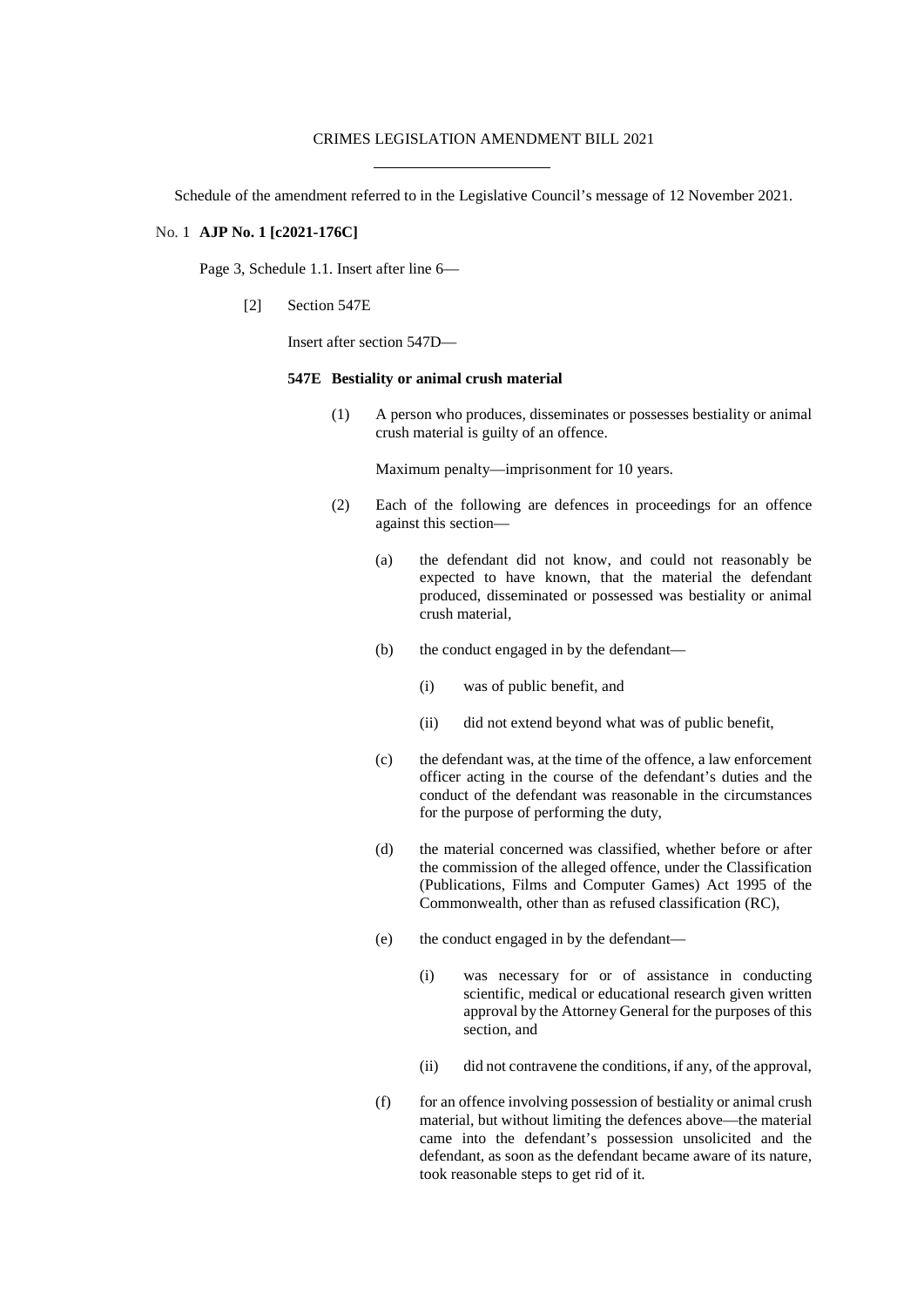- (3) Conduct is of public benefit for subsection (2)(b) only if the conduct is necessary for or of assistance in—
	- (a) enforcing or administering a law of the State, or of another State, a Territory or the Commonwealth, or
	- (b) monitoring compliance with, or investigating a contravention of, a law of the State, or of another State, a Territory or the Commonwealth, or
	- (c) the administration of justice.
- (4) The question of whether a person's conduct is of public benefit is a question of fact and the person's motives for engaging in the conduct are irrelevant.
- (5) In this section—

*bestiality or animal crush material* means material that reasonable persons would regard as—

- (a) depicting or describing bestiality, or
- (b) depicting or describing an animal being crushed, burned, drowned, suffocated, impaled or otherwise killed or subjected to serious injury in circumstances where the material is intended or apparently intended—
	- (i) to excite or gratify sexual interest, or
	- (ii) to excite or gratify a sadistic or other perverted interest in violence or cruelty.

### *data* includes—

- (a) information in any form, or
- (b) a program or part of a program.

# *disseminate bestiality or animal crush material, includes—*

- (a) send, supply, exhibit, transmit or communicate it to another person, or
- (b) make it available for access by another person, or
- (c) enter into an agreement or arrangement to do so.

*material* includes a film, printed matter, data or other thing of any kind, including a computer image or another depiction.

*possess* bestiality or animal crush material includes, in relation to material in the form of data, being in possession or control of data, within the meaning of section 308F(2).

## *produce bestiality or animal crush material includes—*

(a) film, photograph, print or otherwise make bestiality or animal crush material, or